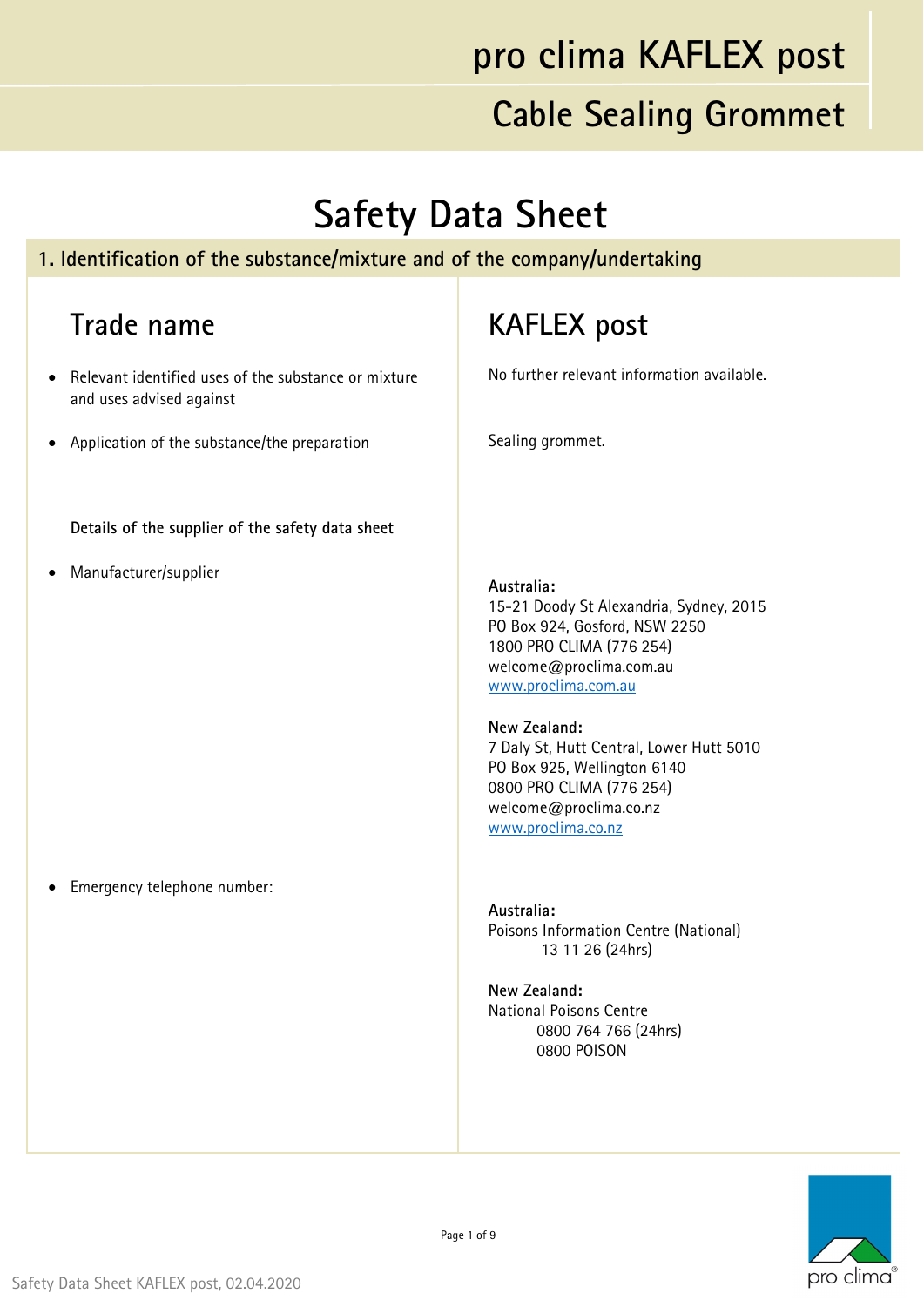| 2. Hazards identification                                                                |                                                                                                                                                                                      |  |
|------------------------------------------------------------------------------------------|--------------------------------------------------------------------------------------------------------------------------------------------------------------------------------------|--|
| Classification of the substance or mixture                                               |                                                                                                                                                                                      |  |
| Classification according to Regulation (EC) No.<br>$\bullet$<br>1272/2008                | The product is not classified according to the CLP<br>regulation.                                                                                                                    |  |
| Classification according to Directive 67/548/EEC or<br>$\bullet$<br>Directive 1999/45/EC | Void.                                                                                                                                                                                |  |
| Information concerning particular hazards for human<br>$\bullet$<br>and environment      | The product does not have to be labelled due to the<br>calculation procedure of the "General Classification<br>guideline for preparations of the EU" in the latest valid<br>version. |  |
| Label elements                                                                           |                                                                                                                                                                                      |  |
| Labelling according to Regulation (EC) No 1272/2008<br>٠                                 | Void.                                                                                                                                                                                |  |
| Hazard pictograms<br>$\bullet$                                                           | Void.                                                                                                                                                                                |  |
| Signal word<br>٠                                                                         | Void.                                                                                                                                                                                |  |
| Hazard statements                                                                        | Void.                                                                                                                                                                                |  |
| Other hazards                                                                            |                                                                                                                                                                                      |  |
| Results of PBT and vPvB assessment                                                       |                                                                                                                                                                                      |  |
| PBT                                                                                      | Not applicable.                                                                                                                                                                      |  |
| $\bullet$ vPvB                                                                           | Not applicable.                                                                                                                                                                      |  |
| 3. Composition/information on ingredients                                                |                                                                                                                                                                                      |  |
| Chemical characterisation                                                                | Mixtures.                                                                                                                                                                            |  |
| Description                                                                              | Tape.                                                                                                                                                                                |  |
| Dangerous components                                                                     | Void.                                                                                                                                                                                |  |
| Additional information                                                                   | For the wording of the listed risk phrases refer to<br>section 16.                                                                                                                   |  |
|                                                                                          |                                                                                                                                                                                      |  |

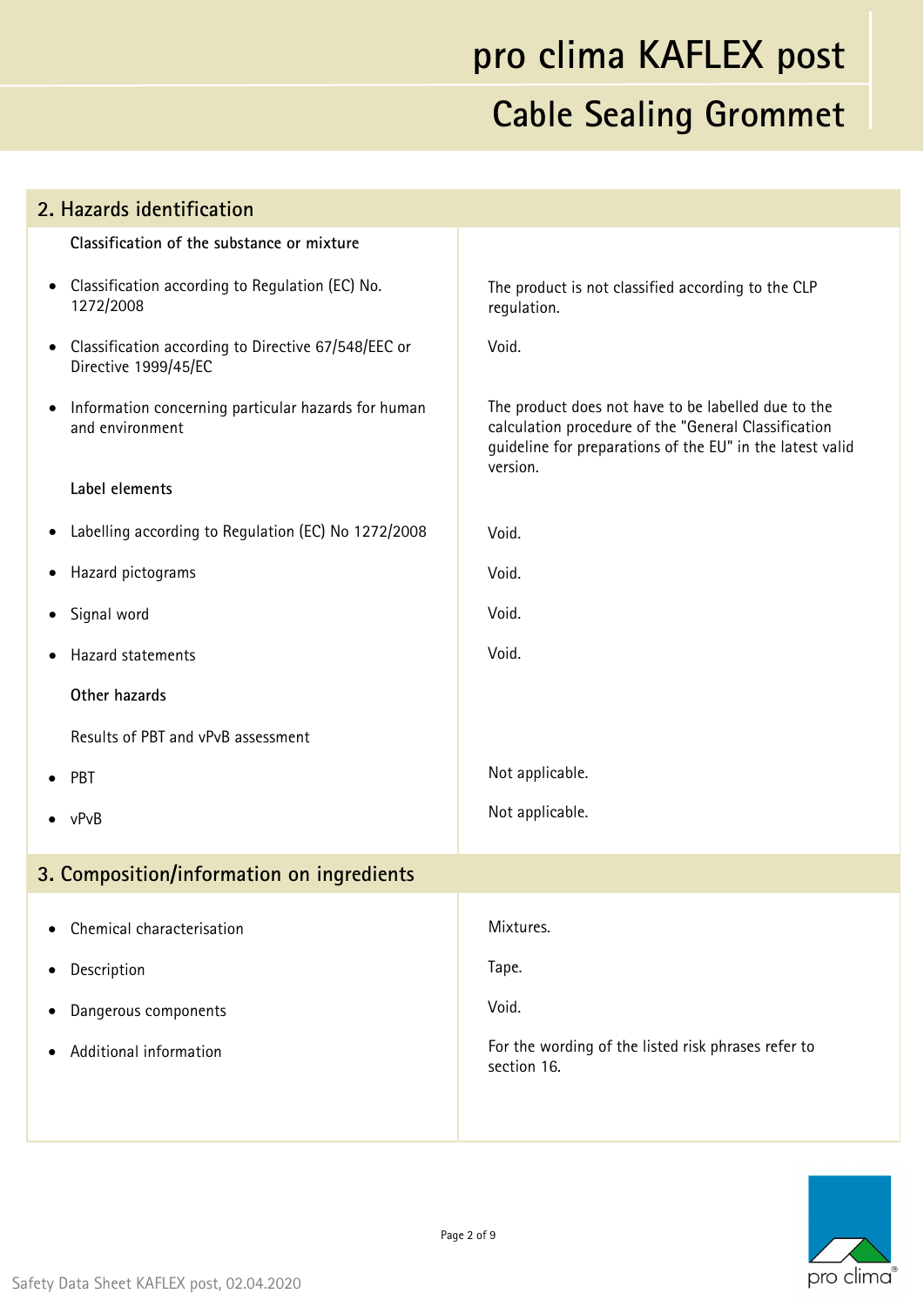| 4. First aid measures                                                                      |                                                                                                                         |
|--------------------------------------------------------------------------------------------|-------------------------------------------------------------------------------------------------------------------------|
| Description of first aid measures                                                          |                                                                                                                         |
| General information                                                                        | No special measures required.                                                                                           |
| After inhalation                                                                           | Not applicable.                                                                                                         |
| After skin contact                                                                         | Instantly rinse with water.                                                                                             |
| After eye contact<br>$\bullet$                                                             | Rinse opened eye for several minutes under running water<br>then consult doctor.                                        |
| After swallowing                                                                           | Not applicable.                                                                                                         |
| Information for doctor                                                                     | No particular measures are known - treat according to<br>symptoms.                                                      |
| Most important symptoms and effects, both acute and<br>delayed                             | No further relevant information available.                                                                              |
| Indication of any immediate medical attention and<br>$\bullet$<br>special treatment needed | No further relevant information available.                                                                              |
| 5. Firefighting measures                                                                   |                                                                                                                         |
| Extinguishing media                                                                        |                                                                                                                         |
| • Suitable extinguishing agents                                                            | CO <sub>2</sub> , extinguishing powder or water jet.<br>Fight larger fires with water jet or alcohol-resistant<br>foam. |
| For safety reasons unsuitable extinguishing agents                                         | Water with a full water jet.                                                                                            |
| • Special hazards arising from the substance or mixture                                    | Formation of toxic gases is possible during heating or in<br>case of fire.                                              |
| Advice for firefighters                                                                    |                                                                                                                         |
| Protective equipment<br>$\bullet$                                                          | Do not inhale explosion gases or combustion gases.                                                                      |
| Additional information                                                                     | Dispose of fire debris and contaminated firefighting<br>water in accordance with official regulations.                  |
|                                                                                            |                                                                                                                         |

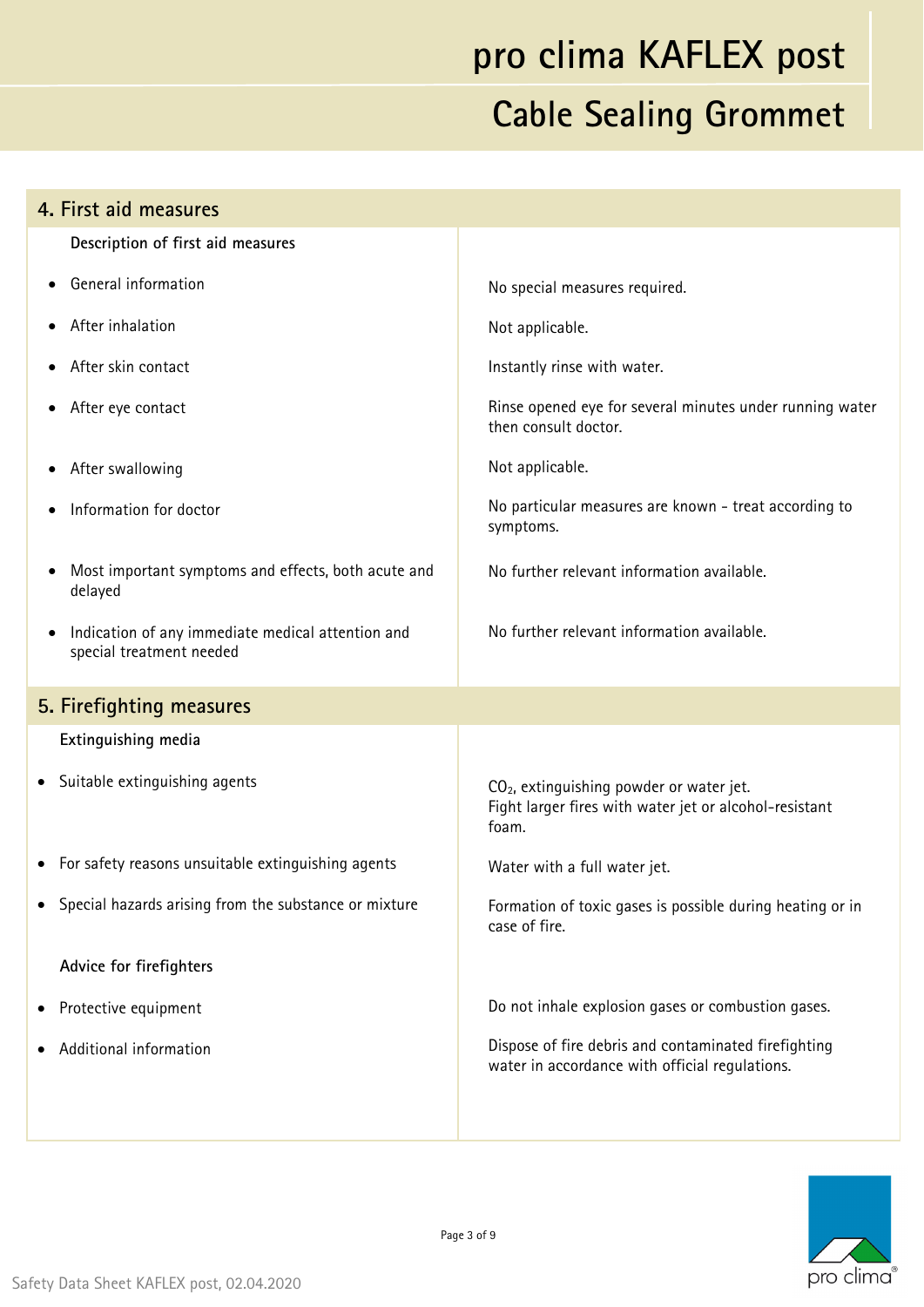| 6. Accidental release measures                                                      |                                                                                                                                                                      |
|-------------------------------------------------------------------------------------|----------------------------------------------------------------------------------------------------------------------------------------------------------------------|
| Personal precautions, protective equipment and<br>$\bullet$<br>emergency procedures | Ensure adequate ventilation.                                                                                                                                         |
| Environmental precautions<br>$\bullet$                                              | Do not allow product to reach sewage system or water<br>bodies.                                                                                                      |
| Methods and material for containment and cleaning up                                | Collect mechanically.                                                                                                                                                |
| Reference to other sections                                                         | See Section 7 for information on safe handling.<br>See Section 8 for information on personal protection<br>equipment.<br>See Section 13 for information on disposal. |
| 7. Handling and storage                                                             |                                                                                                                                                                      |
| Handling                                                                            |                                                                                                                                                                      |
| Precautions for safe handling<br>$\bullet$                                          | No special precautions necessary if used correctly.                                                                                                                  |
| Information about protection against explosions and<br>fires                        | No special measures required.                                                                                                                                        |
| Conditions for safe storage, including any<br>incompatibilities                     |                                                                                                                                                                      |
| Requirements to be met by storerooms and containers                                 | No special requirements.                                                                                                                                             |
| Information about storage in one common storage<br>facility                         | Not required.                                                                                                                                                        |
| • Further information about storage conditions:                                     | None.                                                                                                                                                                |
| Storage class                                                                       | 11.                                                                                                                                                                  |
| Specific end use(s)<br>$\bullet$                                                    | No further relevant information available.                                                                                                                           |
|                                                                                     |                                                                                                                                                                      |
|                                                                                     |                                                                                                                                                                      |
|                                                                                     |                                                                                                                                                                      |

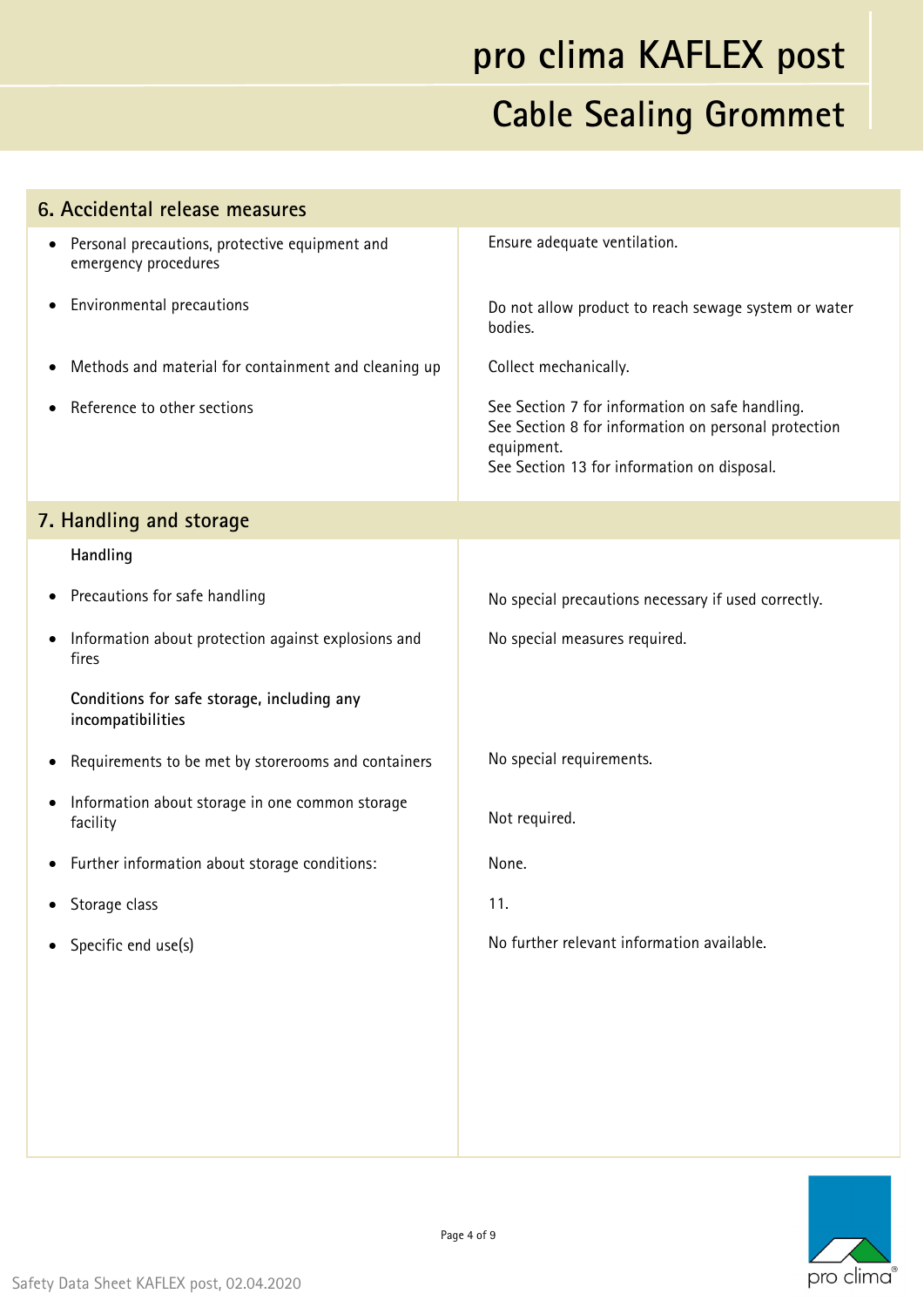| 8. Exposure controls/personal protection                                               |                                                                                                                                          |  |
|----------------------------------------------------------------------------------------|------------------------------------------------------------------------------------------------------------------------------------------|--|
| Additional information about design of technical<br>$\bullet$<br>system                | No further data; see item 7.                                                                                                             |  |
| Control parameters                                                                     |                                                                                                                                          |  |
| Components with limit values that require monitoring<br>٠<br>at the workplace          | The product does not contain any relevant quantities of<br>materials with critical values that have to be monitored<br>at the workplace. |  |
| Additional information                                                                 | The lists that were valid during the compilation were<br>used as basis.                                                                  |  |
| <b>Exposure controls</b><br>Personal protective equipment                              |                                                                                                                                          |  |
| General protective and hygienic measures                                               | Not applicable.                                                                                                                          |  |
| Breathing equipment<br>$\bullet$                                                       | Not applicable.                                                                                                                          |  |
| Recommended filter device for short term use                                           | Not applicable.                                                                                                                          |  |
| Protection of hands<br>$\bullet$                                                       | Not required.                                                                                                                            |  |
| Material of gloves<br>٠                                                                | Not applicable.                                                                                                                          |  |
| Penetration time of glove material<br>٠                                                | Not applicable.                                                                                                                          |  |
| Eye protection                                                                         | Not required.                                                                                                                            |  |
| Body protection                                                                        | Not required.                                                                                                                            |  |
| 9. Physical and chemical properties                                                    |                                                                                                                                          |  |
| Information on basic physical and chemical<br>properties<br><b>General Information</b> |                                                                                                                                          |  |
| Appearance:<br>Form<br>Colour<br><b>Odour</b><br>Odour threshold                       | Solid.<br>Blue with white print.<br>Not determined.<br>Not determined.<br>Not determined.                                                |  |
| pH-value                                                                               | Not applicable.                                                                                                                          |  |
|                                                                                        |                                                                                                                                          |  |

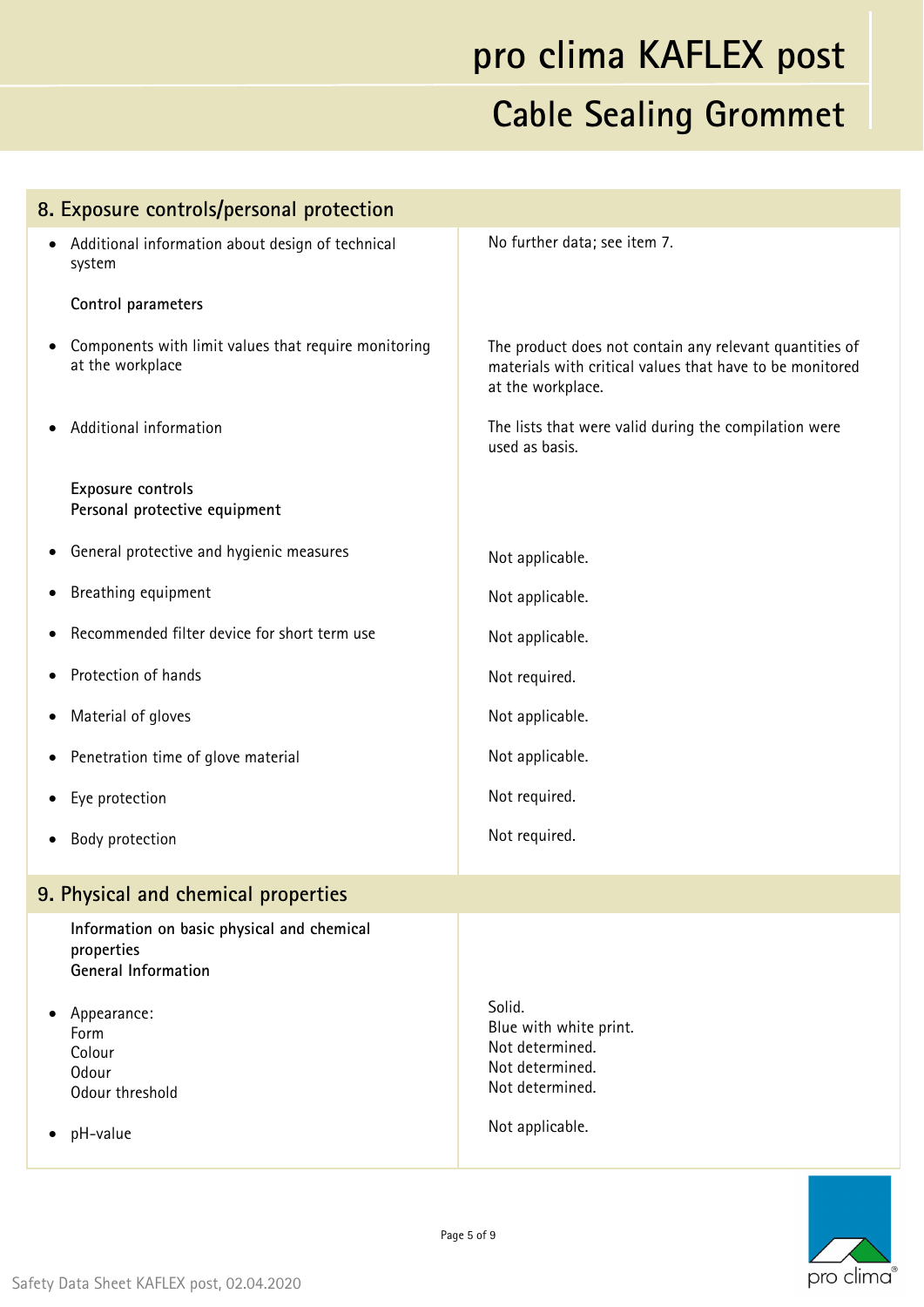• Change in condition Melting point/Melting range Boiling point/Boiling range Flash point Inflammability (solid, gaseous) Ignition temperature Decomposition temperature • Self-inflammability Danger of explosion Critical values for explosion: Lower: Upper: Vapour pressure Density at 20°C Relative density Vapour density Evaporation rate • Solubility in/miscibility with water: Partition coefficient (n-octanol/water) • Viscosity dynamic kinematic Solvent content Organic solvents Solids content Other information  $> 155^{\circ}$ C Not applicable. Not applicable. Not determined. Not determined.  $> 300^{\circ}$ C Product is not self-igniting. Product is not explosive. Not determined. Not determined. Not applicable. Not determined. Not determined. Not applicable. Not applicable. Insoluble. Not determined. Not applicable. Not applicable. 0.0 % 100.0 % No further relevant information available.

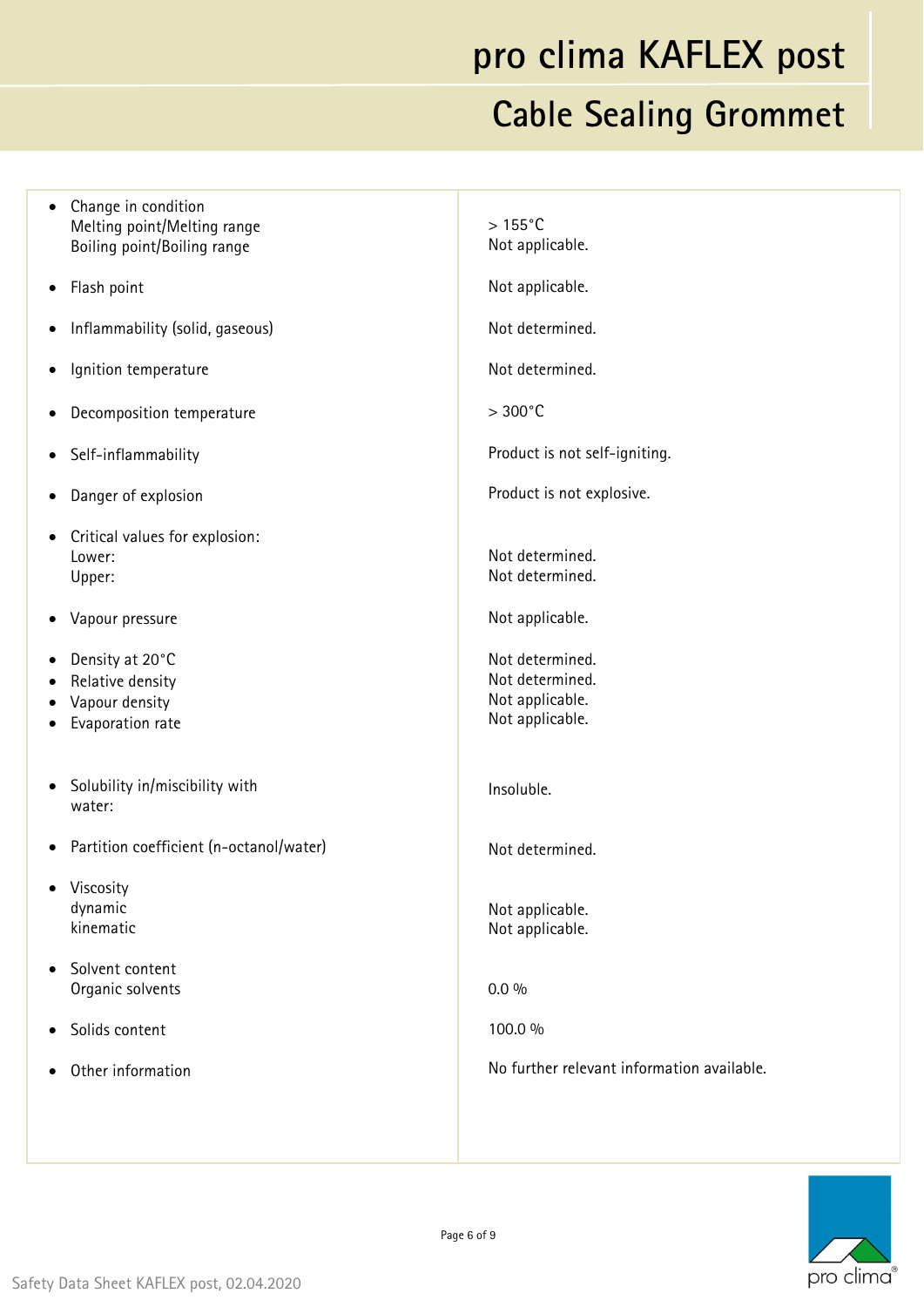| 10. Stability and reactivity                                                               |                                                                                                                                                                                                |
|--------------------------------------------------------------------------------------------|------------------------------------------------------------------------------------------------------------------------------------------------------------------------------------------------|
| Reactivity<br>Chemical stability                                                           |                                                                                                                                                                                                |
| Thermal decomposition/conditions to be avoided<br>$\bullet$                                | No decomposition if used according to specifications.                                                                                                                                          |
| Possibility of hazardous reactions<br>٠                                                    | No dangerous reactions known.                                                                                                                                                                  |
| Conditions to avoid                                                                        | No further relevant information available.                                                                                                                                                     |
| Incompatible materials<br>٠                                                                | No further relevant information available.                                                                                                                                                     |
| Hazardous decomposition products<br>٠                                                      | No dangerous decomposition products known.                                                                                                                                                     |
| 11. Toxicological information                                                              |                                                                                                                                                                                                |
| Information on toxicological effects<br>Acute toxicity                                     |                                                                                                                                                                                                |
| Primary irritant effect<br>on the skin<br>on the eye                                       | No irritant effect.<br>No irritant effect.                                                                                                                                                     |
| Sensitisation                                                                              | No sensitising effect known.                                                                                                                                                                   |
| Additional toxicological information                                                       | The product is not subject to classification according to<br>the calculation method of the General EC.                                                                                         |
| Classification Guidelines for preparations as<br>$\bullet$<br>issued in the latest version | When used and handled according to specifications, the<br>product does not have any harmful effects according to<br>the supplier's experience and the information provided to<br>the supplier. |
| 12. Ecological information                                                                 |                                                                                                                                                                                                |
| <b>Toxicity</b>                                                                            |                                                                                                                                                                                                |
| Aquatic toxicity                                                                           | No further relevant information available.                                                                                                                                                     |
| Persistence and degradability<br>٠<br>Behaviour in environmental systems                   | No further relevant information available.                                                                                                                                                     |
| Bioaccumulative potential<br>٠                                                             | No further relevant information available.                                                                                                                                                     |
| Mobility in soil                                                                           | No further relevant information available.                                                                                                                                                     |

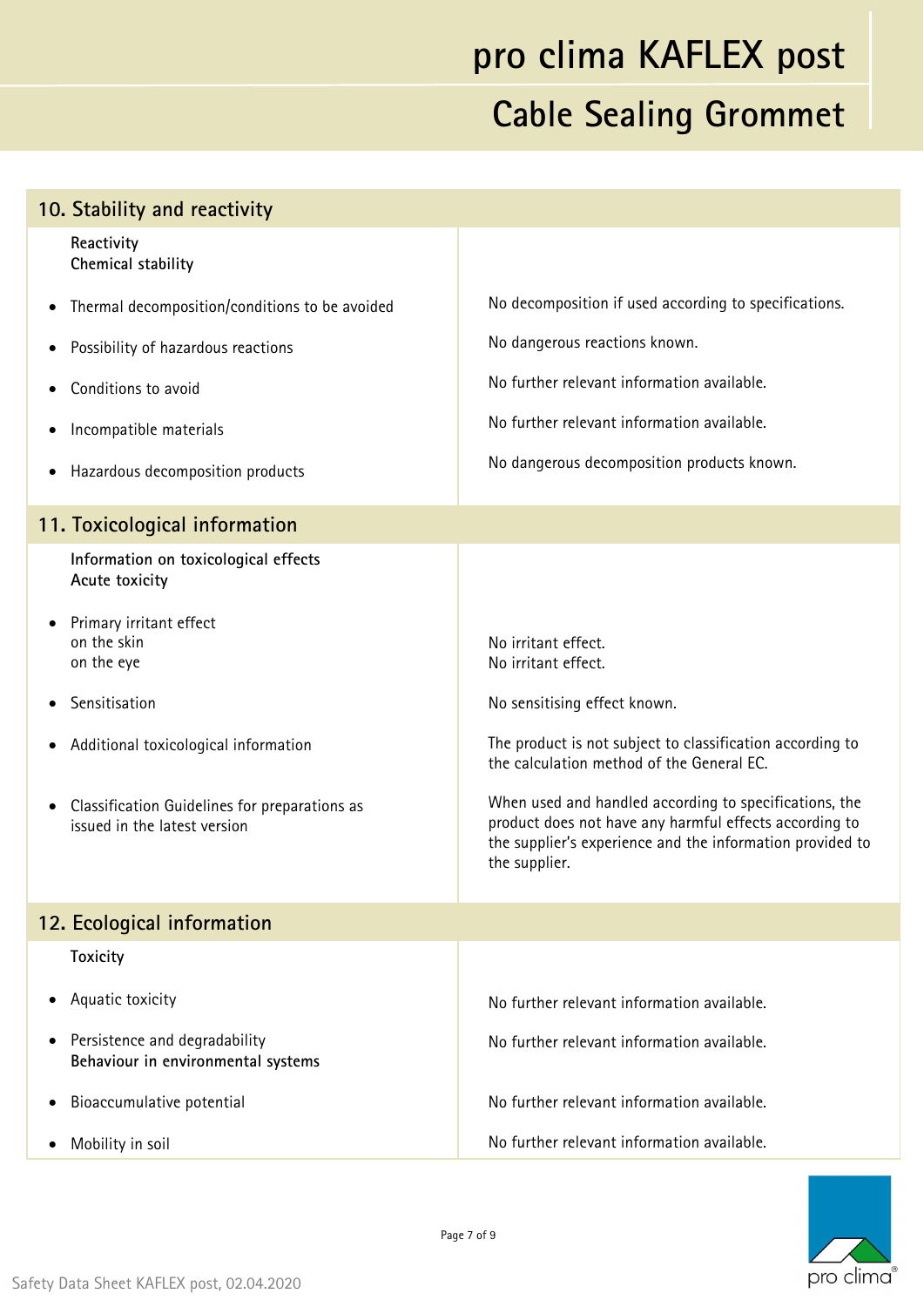| Additional ecological information                                        |                                                                                           |
|--------------------------------------------------------------------------|-------------------------------------------------------------------------------------------|
| General notes                                                            | Generally, not hazardous for water.                                                       |
| Results of PBT and vPvB assessment<br><b>PBT</b><br>vPvB                 | Not applicable.<br>Not applicable.                                                        |
| Other adverse effects<br>$\bullet$                                       | No further relevant information available.                                                |
| 13. Disposal considerations                                              |                                                                                           |
| Waste treatment method                                                   |                                                                                           |
| Recommendation<br>٠                                                      | Smaller quantities can be disposed with household<br>waste.                               |
| European waste catalogue                                                 |                                                                                           |
| 17 00 00                                                                 | Construction and demolition wastes (including excavated<br>soil from contaminated sites). |
| 17 06 00                                                                 | Insulation materials and asbestos-containing<br>construction materials.                   |
| 17 06 04                                                                 | Insulation materials other than those mentioned in 17 06<br>01 and 17 06 03.              |
| • Uncleaned packaging<br>Recommendation                                  | Disposal must be made according to official regulations.                                  |
| 14. Transport information                                                |                                                                                           |
| • UN-Number<br>ADR, ADN, IMDG, IATA                                      | Void.                                                                                     |
| UN proper shipping name<br>٠<br>ADR, ADN, IMDG, IATA                     | Void.                                                                                     |
| Transport hazard class(es)<br>$\bullet$<br>ADR, ADN, IMDG, IATA<br>Class | Void.                                                                                     |
| Packing group<br>$\bullet$<br>ADR, IMDG, IATA                            | Void.                                                                                     |
| Environmental hazards                                                    |                                                                                           |